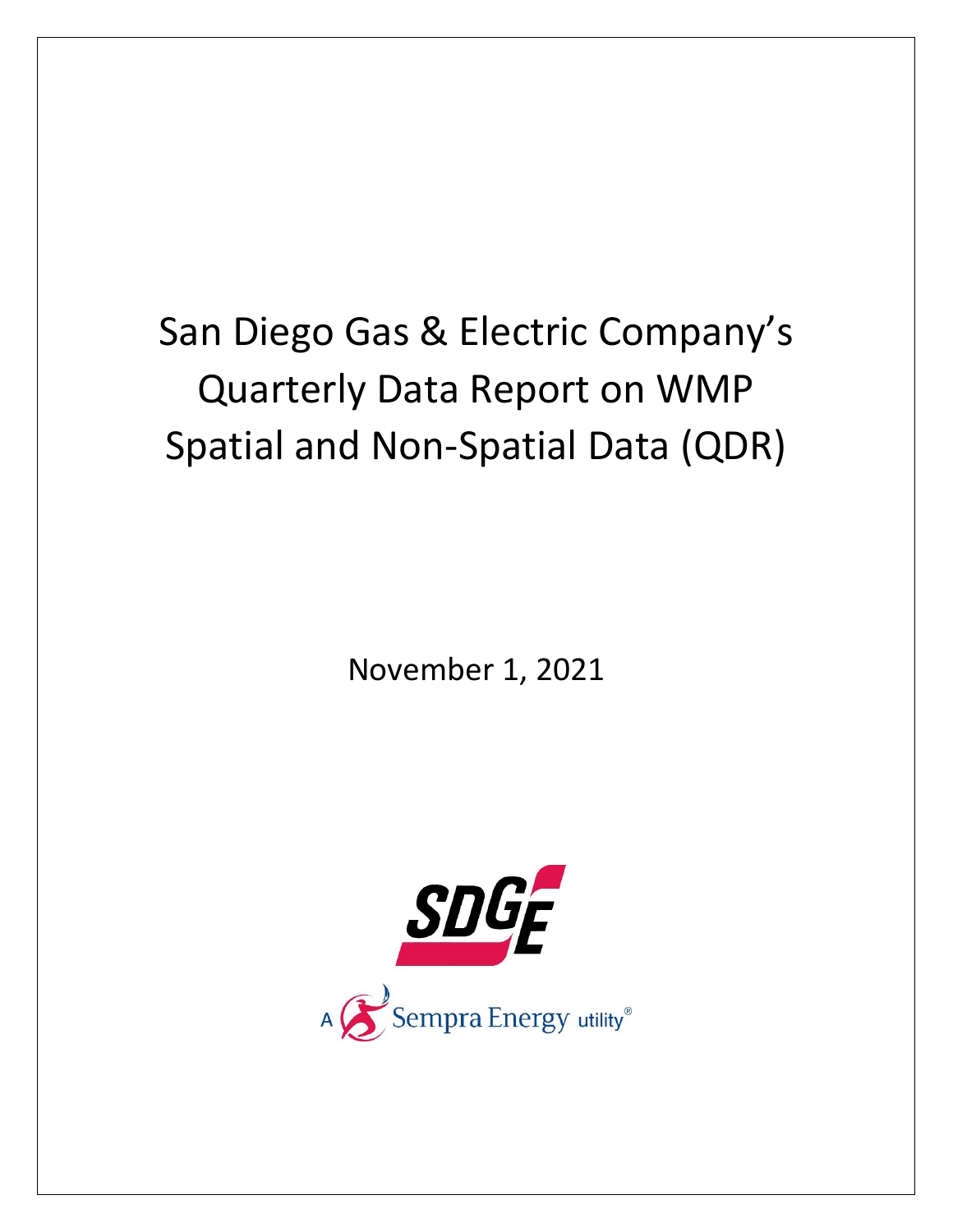Pursuant to the California Public Utilities Commission (Commission or CPUC) Resolution WSD-011, and Wildfire Safety Division's Compliance Operational Protocols, issued February 16, 2021, SDG&E hereby submits its Quarterly Data Report (QDR) for the period July 1, 2021 through September 30, 2021 (Q3). A copy of this report is being provided to the California Office of Energy Infrastructure Safety (OEIS) docket and the service list of Rulemaking (R.) 18-10-007.

Specifically, this QDR provides the following:

- Non-Spatial Data Tables in the format previously provided by WSD ("2021 Q3 QDR Non-Spatial Data 11 01 2021.xlsx")<sup>1</sup>
- A geodatabase file containing SDG&E's currently available WMP reportable data in the schema provided by WSD (confidential file "SDGE\_20211101.gdb.zip"). SDG&E is also providing an accompanying confidentiality declaration.
- The QDR Status Report, which in accordance with previously provided guidance, is an excel spreadsheet "2021 Q3 QDR – Simplified Status Report 11 01 2021.xlsx" which provides line by line accounting of the data included within this QDR, as well as an explanation of data gaps and timelines for gathering data not currently included in the confidential geodatabase file.
- The "SDGE\_InitiativePhotoLog\_20211101 Feature Class" contains an additional field called Hyperlink that contains a URL to the photos that relate to the compliance findings in the Asset Inspection Point for the DIAR Program. SDG&E will provide access to OEIS staff that will be reviewing the photos.

As directed by OEIS, SDG&E is submitting its complete QDR, including all confidential information and supporting declarations via SharePoint.<sup>2</sup>

## SDG&E's Quarterly Data Report: Non-Spatial

Improvements to the logic used to calculate the number of fuse operations have been made resulting in changes to the totals for non-CALFIRE fuse operations in Table 3. Previous logic only included faults that initiated on the overhead system and resulted in overhead non-CALFIRE fuse operations. The updated logic counts faults that initiated on the overhead or underground system and resulted in overhead non-CALFIRE fuse operations. This improvement provides more accurate data for those items in Table 3 (3.g and 3.h).

## SDG&E's Quarterly Data Report: Spatial

In its previous QDR submissions, SDG&E has sought clarification of various issues related to the design of the geodatabase template and looks forward to an opportunity to work with OEIS and stakeholders on potential refinements. In the meantime, SDG&E has invested in a technical data solution to aggregate

<sup>&</sup>lt;sup>1</sup> SDG&E notes that certain items have been clarified in response to data requests since the 2021 WMP Update was filed. Specifically, SDG&E stated, "SDG&E has identified approximately 390,000 accounts that may have customers with access or functional needs, of which approximately 185,000 reside in the HFTD, utilizing programs or services." (p.99). The correct number of AFN customers that reside in the HFTD is 40,000. Additionally, SDG&E clarified the number of tree-trimming activities performed in 2020 in response to a Substation Vegetation Management data request to the Wildfire Safety Division.

<sup>2</sup> California Office of Energy Infrastructure Safety – Data Submission Procedures (July 27, 2021).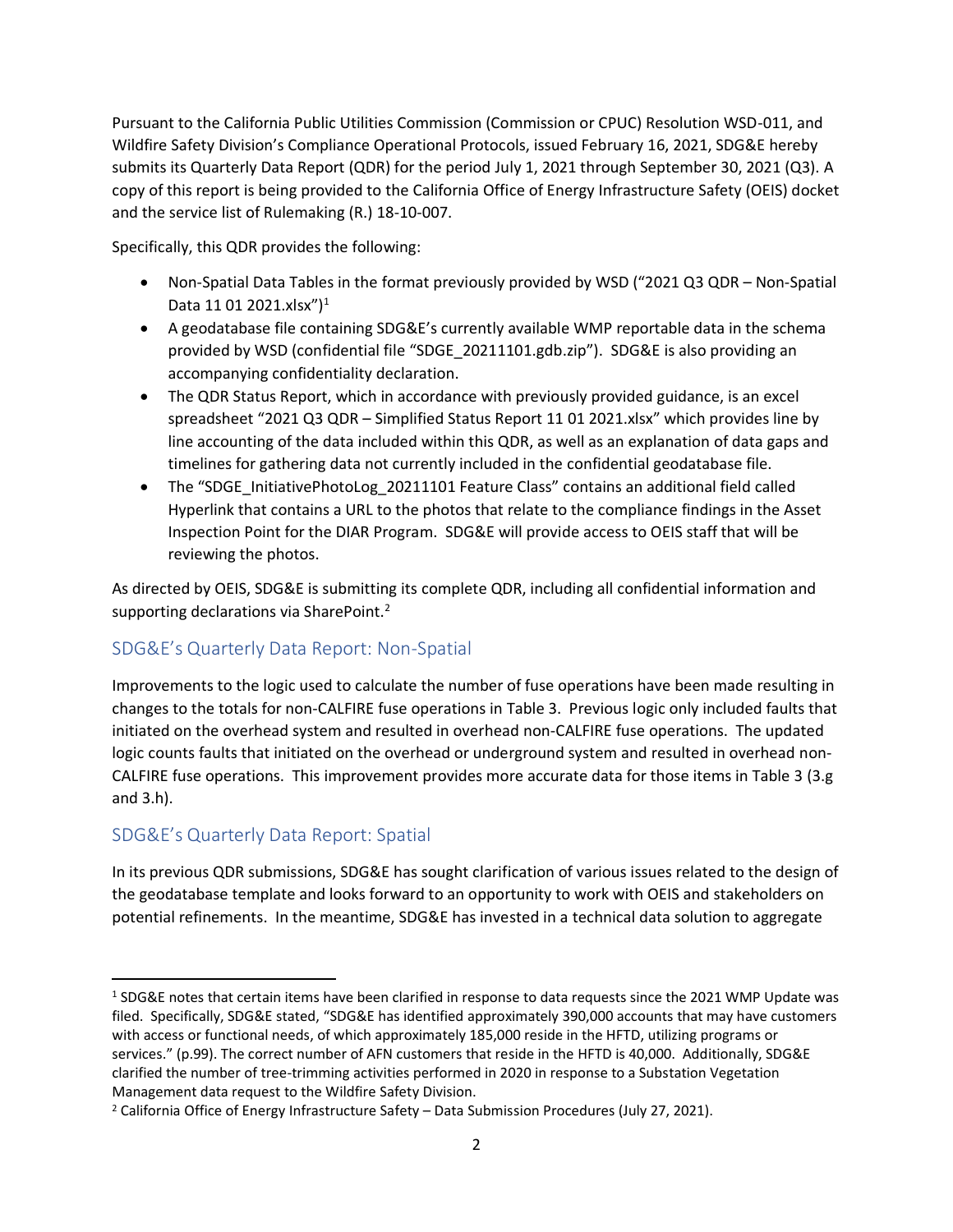data from multiple sources for reporting from a single database. This solution is evolving each submission as we work towards automation of the deliverables.

To provide insight to OEIS related to SDG&E's quarterly data reporting capabilities, SDG&E has continued to use the status report to indicate if data is available to be reported. This applies to data fields not included in this specific deliverable because no events occurred during the reporting timeframe, for which SDG&E marked "yes" that data was included and provided clarification in the data availability field that there was "No reportable data for this quarterly report." SDG&E's rationale is to provide a clear picture of the current reporting capabilities, regardless of the number of reportable events during a given reporting period.

While working through the schema requirements and how to associate with SDG&E's dataset, we have the following suggested improvements:

- As with previous submissions, SDG&E will provide a simplified version of the status report to OEIS which allows further filtering and comparison of data across feature classes. SDG&E uses this file to provide more uniform responses across similar data fields. SDG&E requests that OEIS consider this file as a replacement for the existing status report template for future submissions to allow filtering on all fields within the status report to simplify completion of the status report by the IOUs and review of the status report by OEIS.
- The Asset Point feature classes contains the primary key (PK) which are the unique identifier for the table feature class. SDG&E uses a global identifier (GUID); however, a Business Identifier (I.e. FacilityID) is needed to fully distinguish and identify from a business perspective the individual assets within the dataset.
- Provide a way to report the one-to-many relationship between circuits, substations, and support structures. SDG&E has bridged this using a related table for the past 3 submissions (now called AssetRelate) and instead of populating the fields where a one-to-many relationship could exist, we refer to the AssetRelate table for that structure, circuit, or substation. This table will continue to evolve as our process matures.

In SDG&E's 2021 Q3 submission, SDG&E made several improvements to the logic that supports the data within the file geodatabase. The improvements include:

- Tabular automation of 8 out of the 12 Asset Inspection Programs from the source system.
- Tabular automation of 4 out of 14 Asset Point/Line Feature Classes/Relate Table utilizing SDG&E's central repository increasing the accuracy and attribute completeness of the schema requirements.
- Enhancement to the AssetRelate table in the past submission adding onto the dataset and providing the correct relationships between asset information and the one-to-many relationship between circuits, substations and support structures.
- Restructuring of Administrative Area to better align with the requirement to submit one feature class per administrative area. This includes the following:
	- o AdministrativeArea\_ServiceTerritory
	- o AdministrativeArea\_County
	- o AdministrativeArea\_District
	- o AdministrativeArea\_HFTD